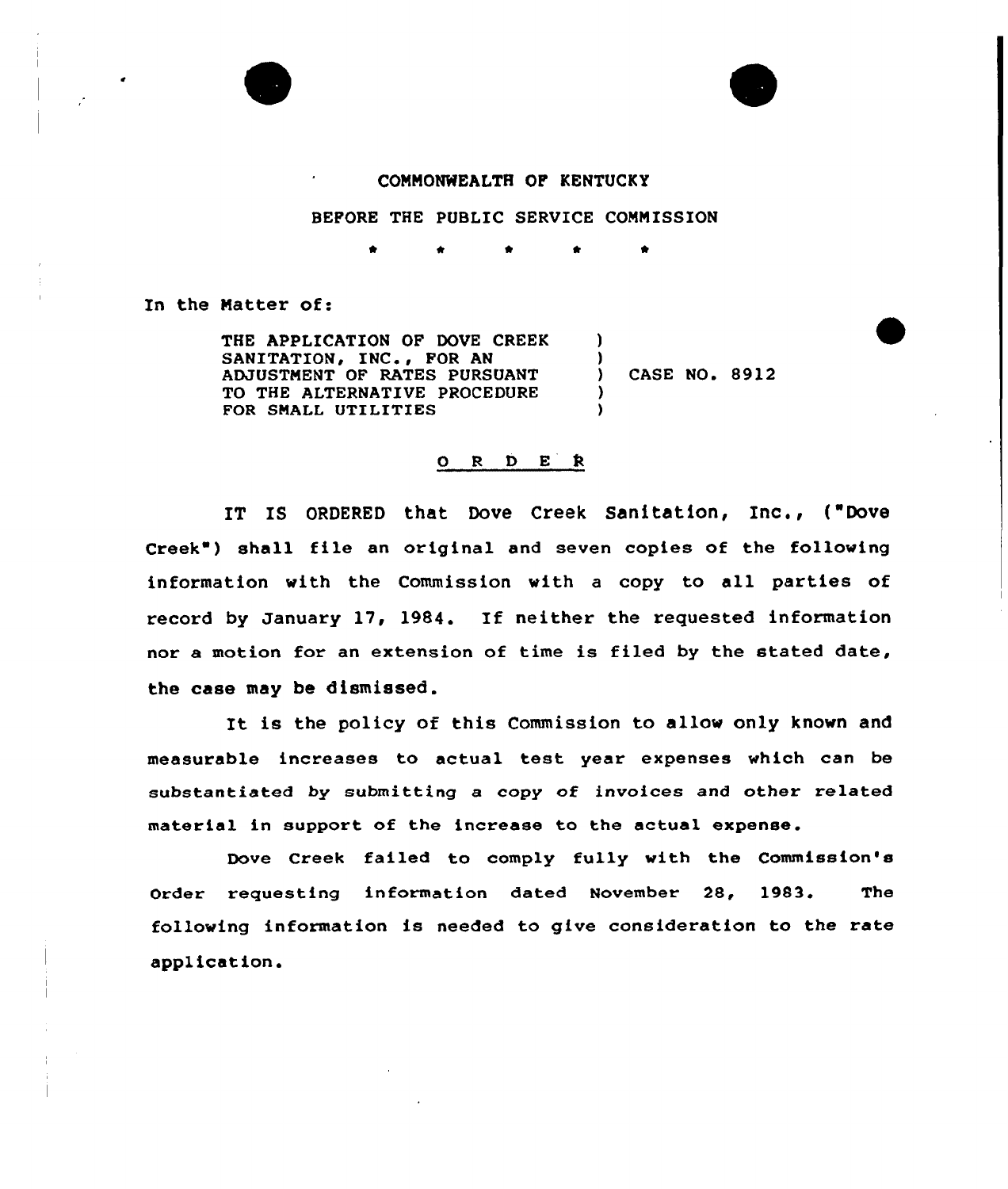1. Provide a copy of the monthly electric bills from LG&E which sets out the usage and the related cost thereof for the period December. 1981 through January, 1983.

2. Provide copies of the Louisville Water Company remittance advices representing collections for the months April, May, June, August, October and December, 1982.

3. Provide <sup>a</sup> copy of the monthly invoice from Eubank, Hall and Associates, Inc., ("EH&A") for January 1, 1982, Nay 1, 1982, June 1, 1982< and December 1, 1982.

4. With reference to the pro forma adjustment of \$200 to NPDES testing expense, is Dove Creek presently paying this charge to EHSA2 Is the charge included in the monthly operational fee?

5. The Commission, in its Order of November 28, 1983, requested justification supporting the pro forma adjustment of \$ 4,407 to maintenance expense. In Dove Creek's response, it is stated that the adjustment consists of snap-cap defusers installed during 1983 by EH&A at a cost of 51,604, and an estimate of future sludge hauling by EH&A of \$2,640 with a remaining unexplained difference of \$163. The Commission is of the opinion that the snap-cap defusers installed on April 29, 1983, are a capital item and should be depreciated over the life of these assets. Dove Creek's actual experience was four loads of sludge being hauled at \$139 per load through September 23, 1983; therefore, the Commission currently considers only six loads at \$139 per load to be 3ustifiable cost to be used for rata-making purposes. Dove

 $-2-$